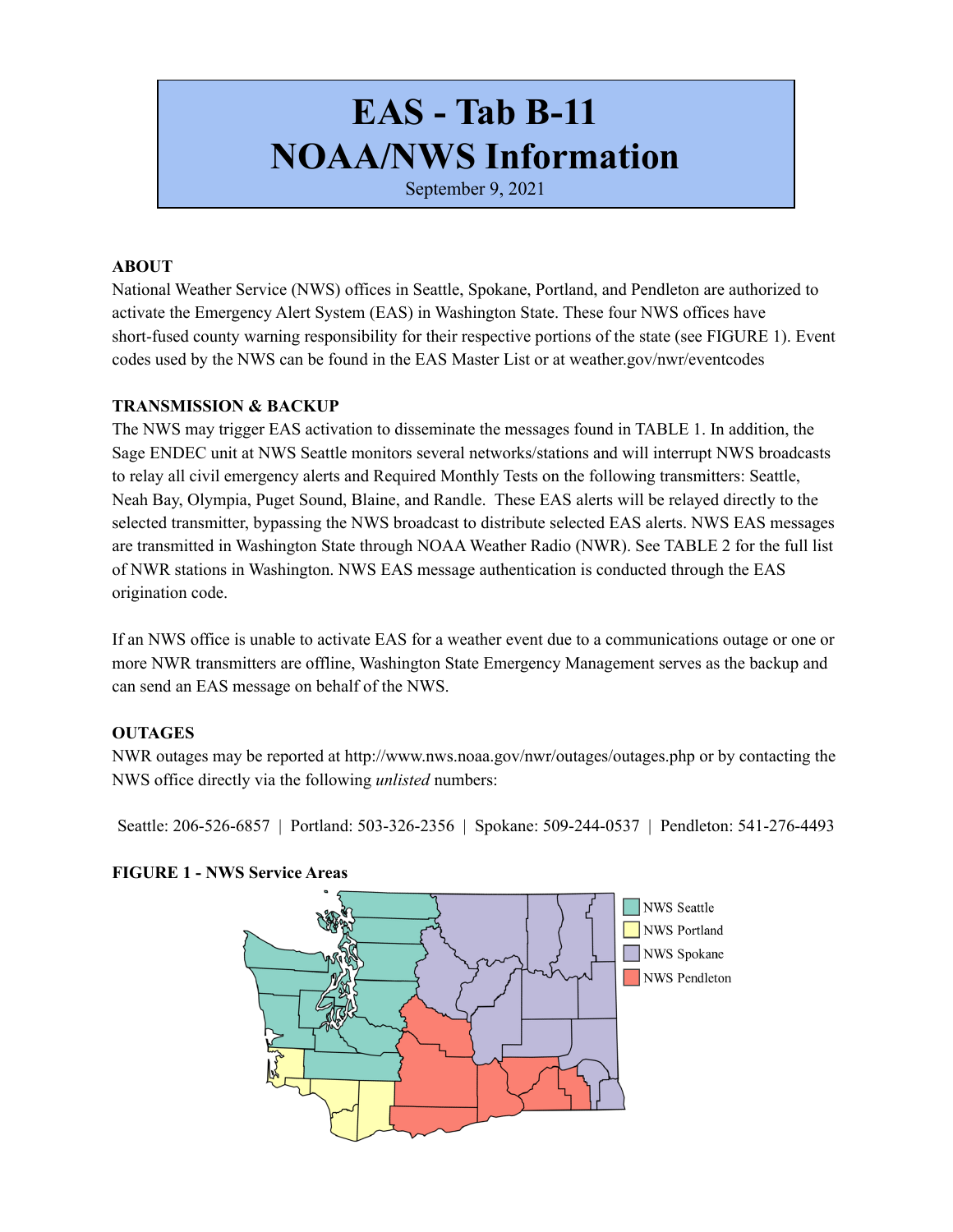| Trigger<br><b>Type</b>                                                           | <b>EAS</b><br><b>Event</b><br>Code | <b>Product Name</b>          | <b>Trigger Condition</b>                                                                                                                                                                                                 |  |
|----------------------------------------------------------------------------------|------------------------------------|------------------------------|--------------------------------------------------------------------------------------------------------------------------------------------------------------------------------------------------------------------------|--|
| Automatic                                                                        |                                    | Tornado Warning              | None, issued for all                                                                                                                                                                                                     |  |
|                                                                                  |                                    | Tornado Watch                |                                                                                                                                                                                                                          |  |
|                                                                                  |                                    | Severe Thunderstorm Warning  |                                                                                                                                                                                                                          |  |
|                                                                                  |                                    | Severe Thunderstorm Watch    |                                                                                                                                                                                                                          |  |
|                                                                                  |                                    | Flash Flood Warning          |                                                                                                                                                                                                                          |  |
|                                                                                  |                                    | Tsunami Warning              |                                                                                                                                                                                                                          |  |
|                                                                                  |                                    | Tsunami Watch                |                                                                                                                                                                                                                          |  |
| Manual<br>NWS will<br>exercise<br>discretion<br>during the<br>overnight<br>hours |                                    | Flash Flood Watch            | <b>Extreme Event Only</b>                                                                                                                                                                                                |  |
|                                                                                  |                                    | Flood Watch                  | <b>AND</b><br>Expected onset is within 6 hours<br>Excludes Winter Storm Warnings issued<br>for the Cascades & Olympics                                                                                                   |  |
|                                                                                  |                                    | Winter Storm Warning         |                                                                                                                                                                                                                          |  |
|                                                                                  |                                    | <b>Coastal Flood Warning</b> |                                                                                                                                                                                                                          |  |
|                                                                                  |                                    | <b>Blizzard Warning</b>      |                                                                                                                                                                                                                          |  |
|                                                                                  |                                    | Dust Storm Warning           |                                                                                                                                                                                                                          |  |
|                                                                                  |                                    | Flood Warning                | Major Flood Category<br><b>OR</b><br>Expected onset is within 6 hours and<br>not preceded by a watch                                                                                                                     |  |
|                                                                                  |                                    | High Wind Warning            | Coast: winds 60 or gusts 90 MPH<br><b>OR</b><br>Inland: winds 50 or gusts 75 MPH<br><b>AND</b><br>Expected onset is within 6 hours<br>Excludes products issued for the<br>Cascades, Olympics, & Columbia River<br>Gorge. |  |

#### **TABLE 1 - NWS Products/Triggers sent via EAS**

**The NWS also has the ability to relay and trigger EAS for the following products upon request:** Administrative Message, Avalanche Watch, Avalanche Warning, Child Abduction Emergency, Civil Danger Warning, Civil Emergency Message, Earthquake Warning, Evacuation Immediate, Fire Warning, Hazardous Materials Warning, Local Area Emergency, Law Enforcement Warning, Nuclear Power Plant Warning, Radiological Hazard Warning, Shelter In Place Warning, 911 Telephone Outage Emergency, and Volcano Warning.